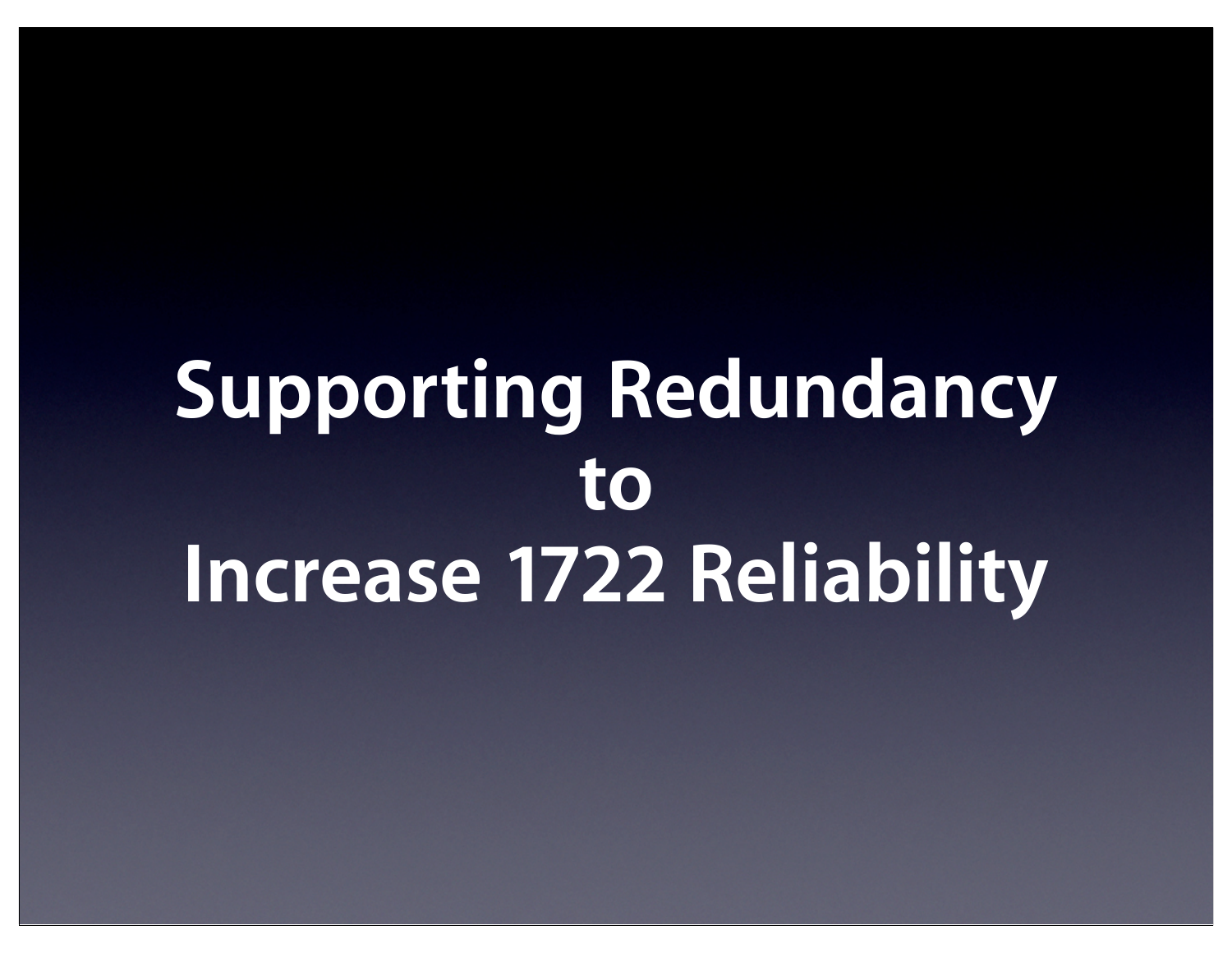# High Reliability

#### • Failure Rate

• maximize Mean Time Between Failures (MTBF)

#### • Failure Detection

- manual or automatic recovery initiation
- Failure Diagnosis
	- determine the exact failure mode
- Failure Recovery
	- instant or delayed
	- full or partial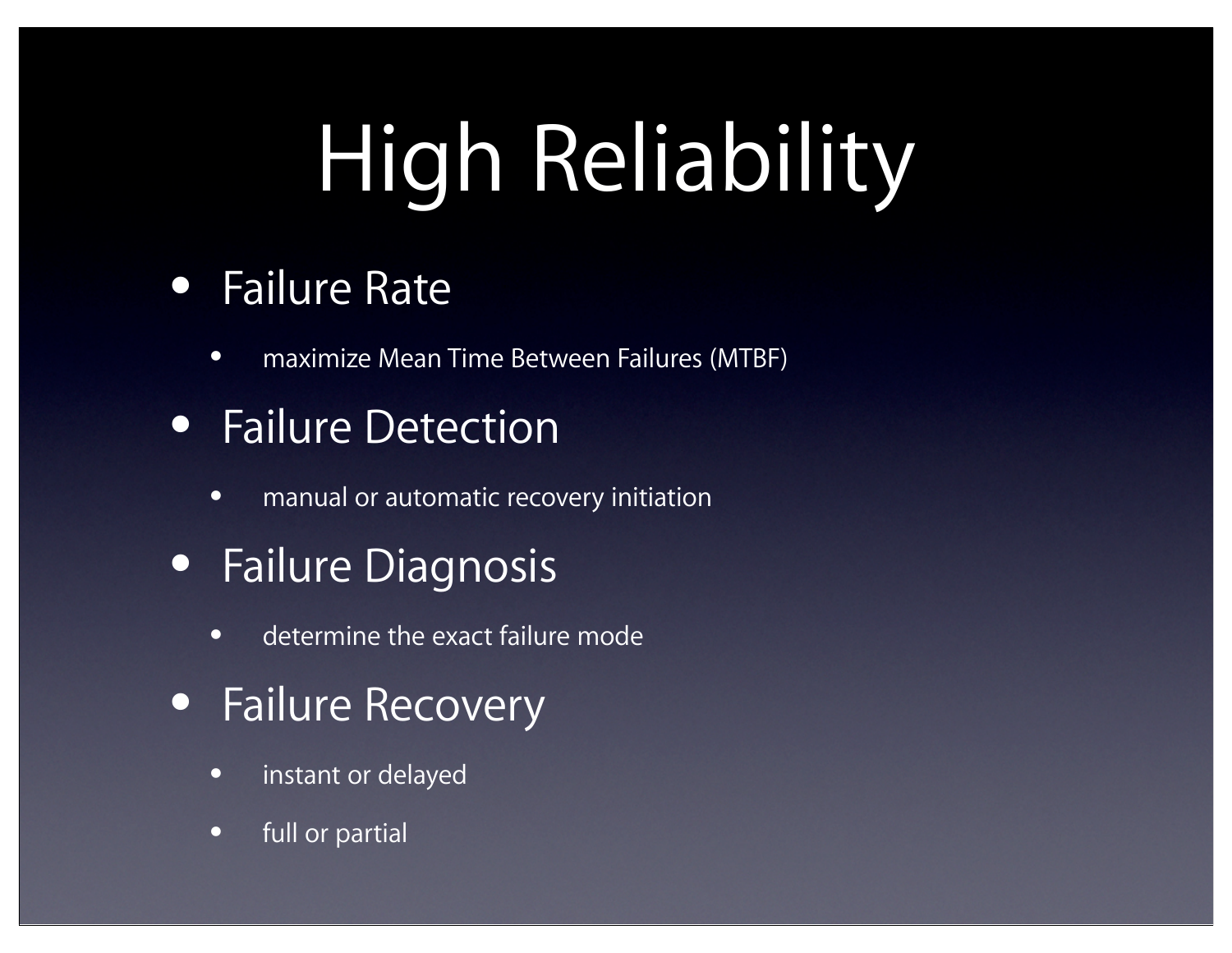# Types of 1722 Failures

#### • Link failure

- Bridge / Wireless Access Point
- Cable / Wireless Interference
- Endpoint failure
	- Listener
	- Talker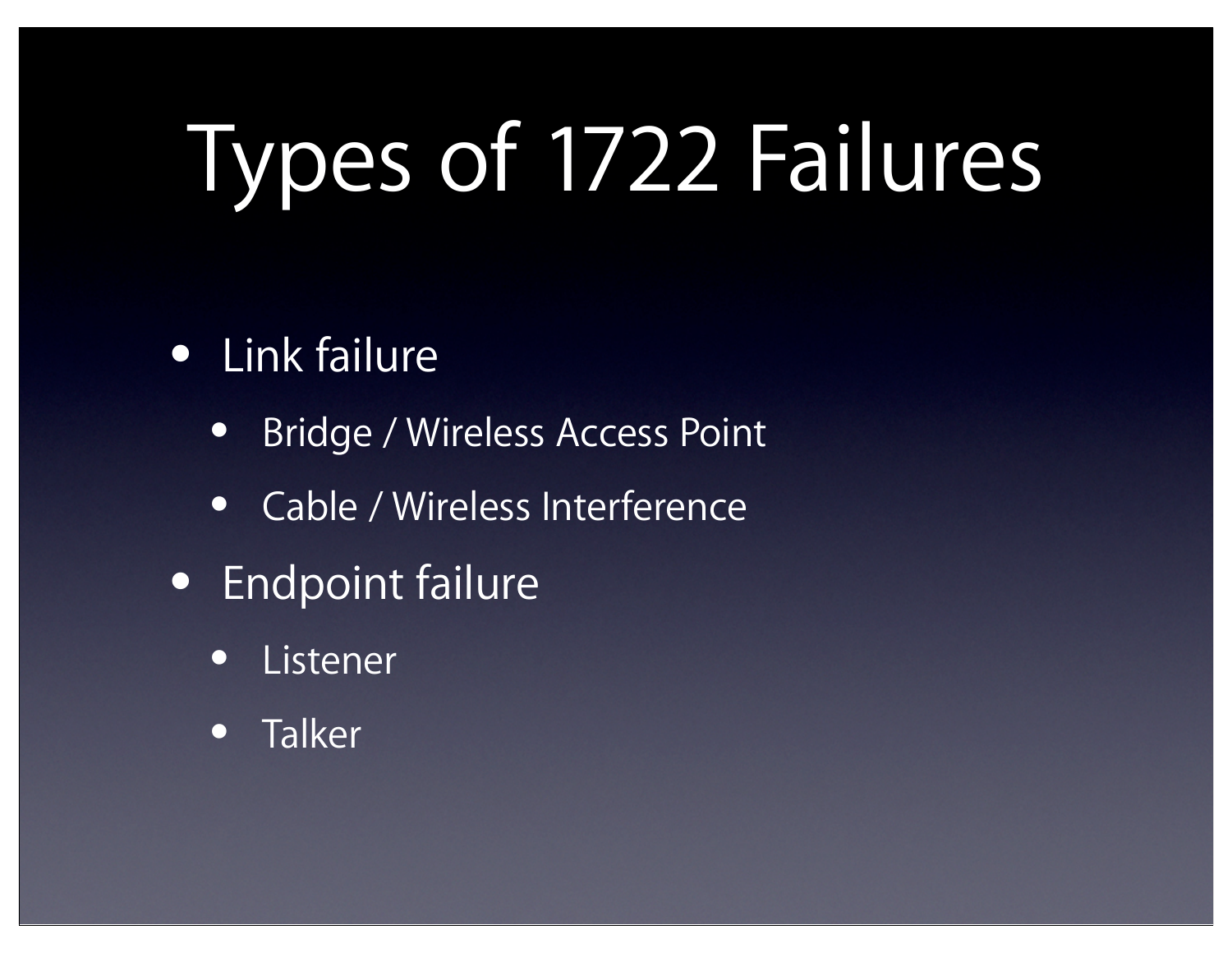# Bridge Failure

- Looks like a talker failure to the listener, and sometimes can be treated as such.
- 1722 / 1722.1 has no knowledge of bridges; therefore, bridge redundancy is out of scope for these standards.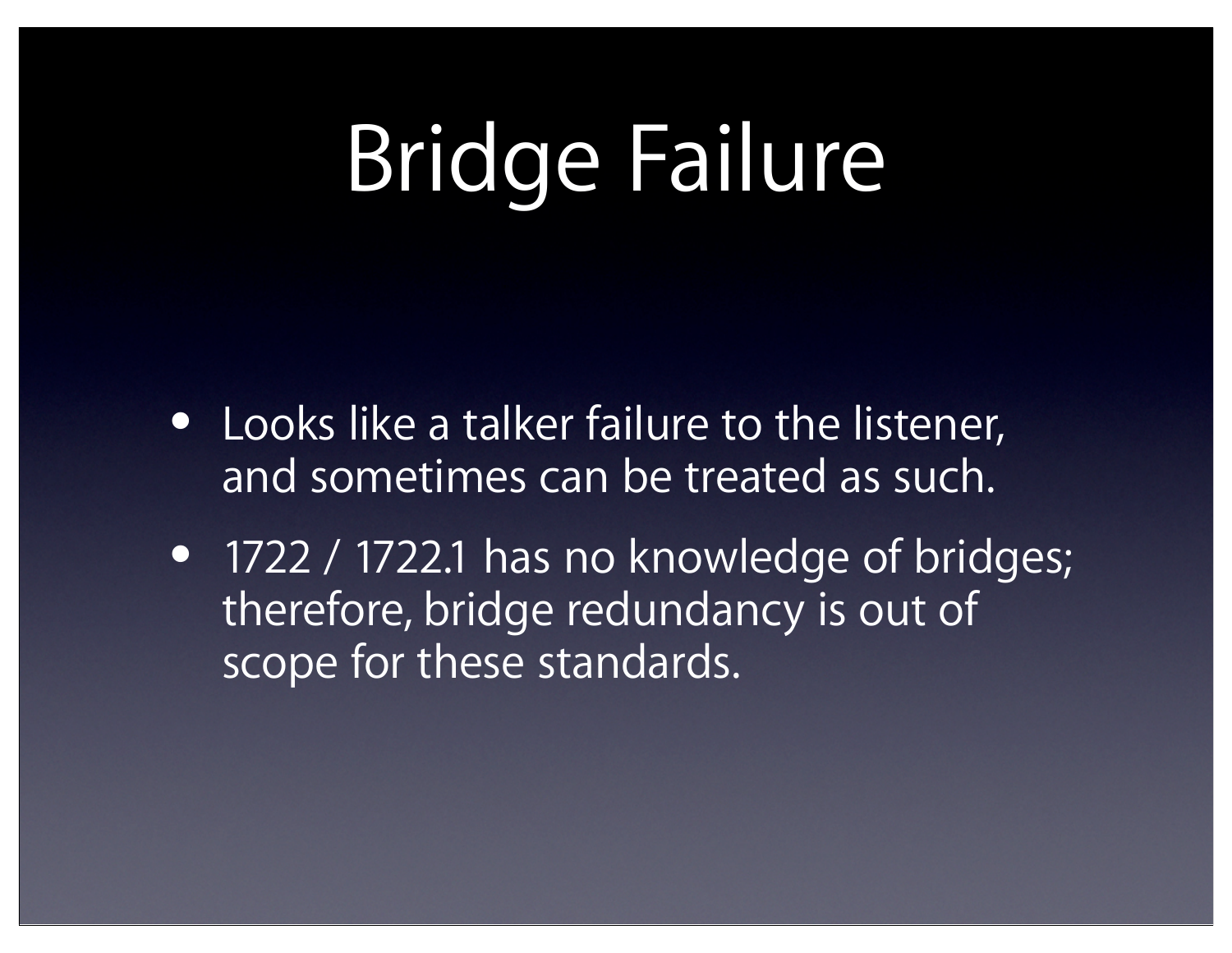## Cable / Wireless Failure

- Looks like a talker failure to the listener, and sometimes can be treated as such.
- Knowledge of redundant network paths out of scope for 1722 /1722.1 since these standards have no knowledge the physical network topology.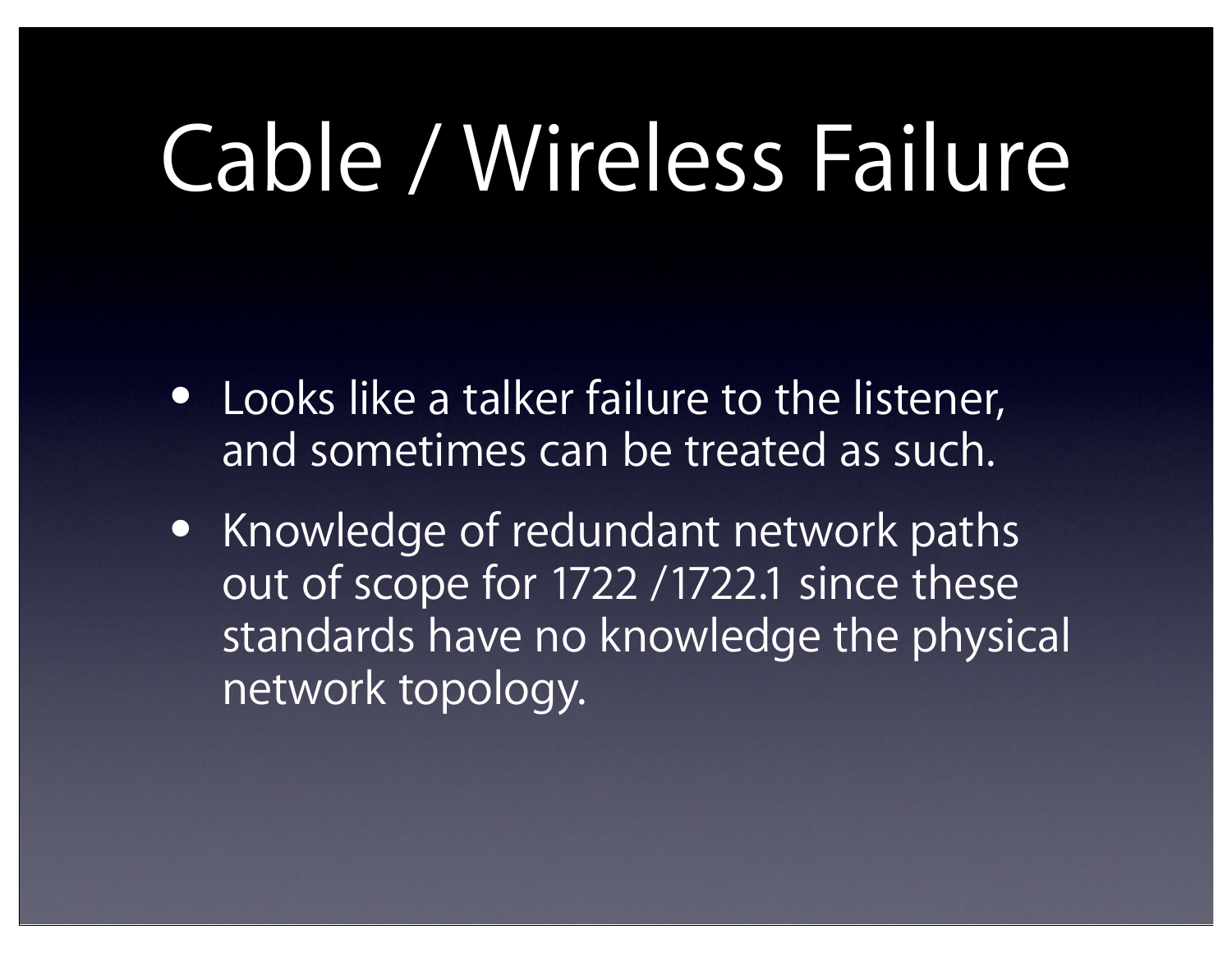### Listener Failure

- Box physically replaced needs config maybe handled by a smart controller
- Redundant listener already in network needs config - maybe handled by a smart controller
- Redundant listener already in network at receiving the stream - switchover handled by listener equipment (outside of 1722/1772.1)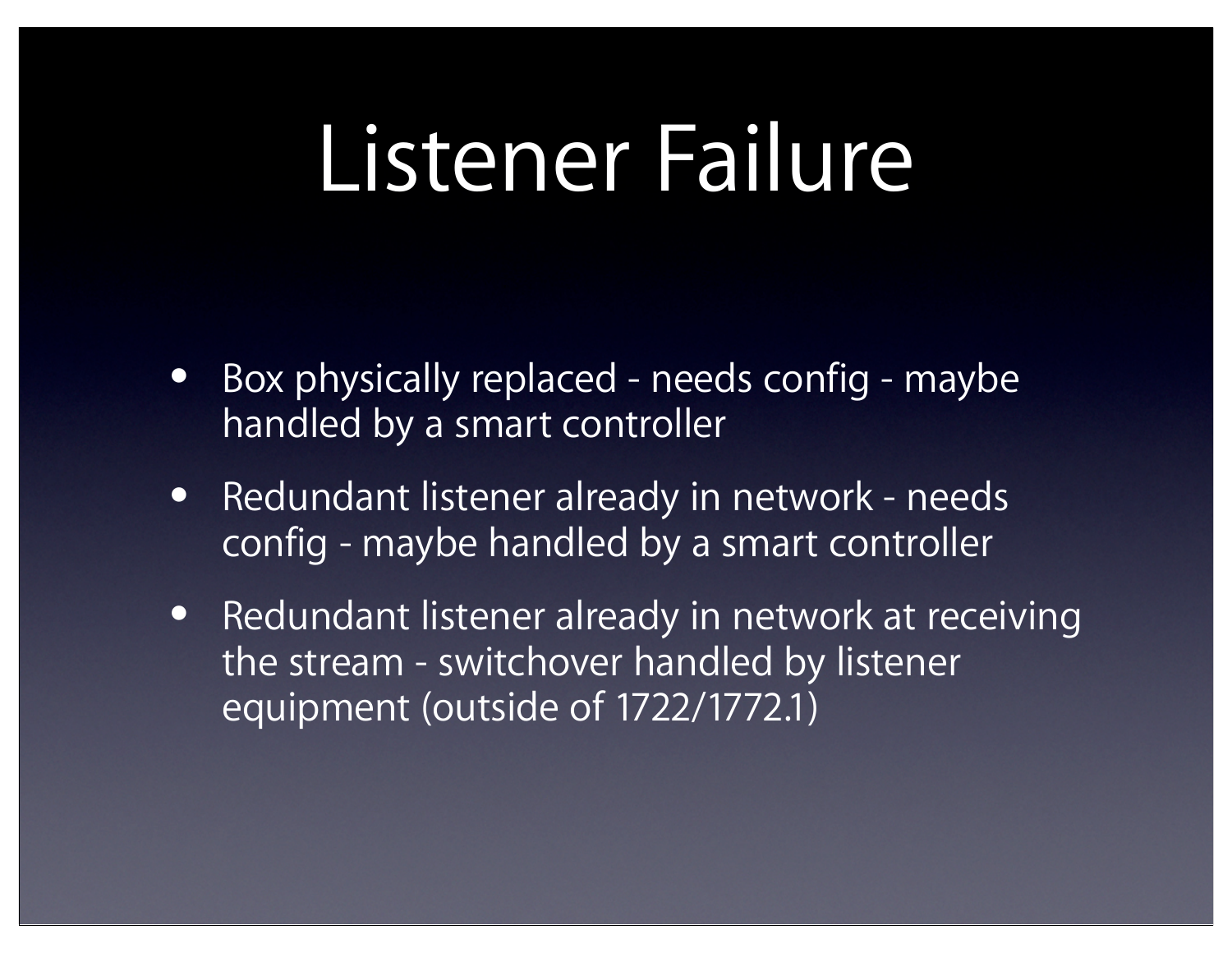### Talker Failure

- Box physically replaced needs config maybe handled by smart controller
- Redundant talker already in network but not streaming - needs config - maybe handled by smart controller
- Redundant talker already in network and producing redundant stream - need to be able to advertise this in a standardized way